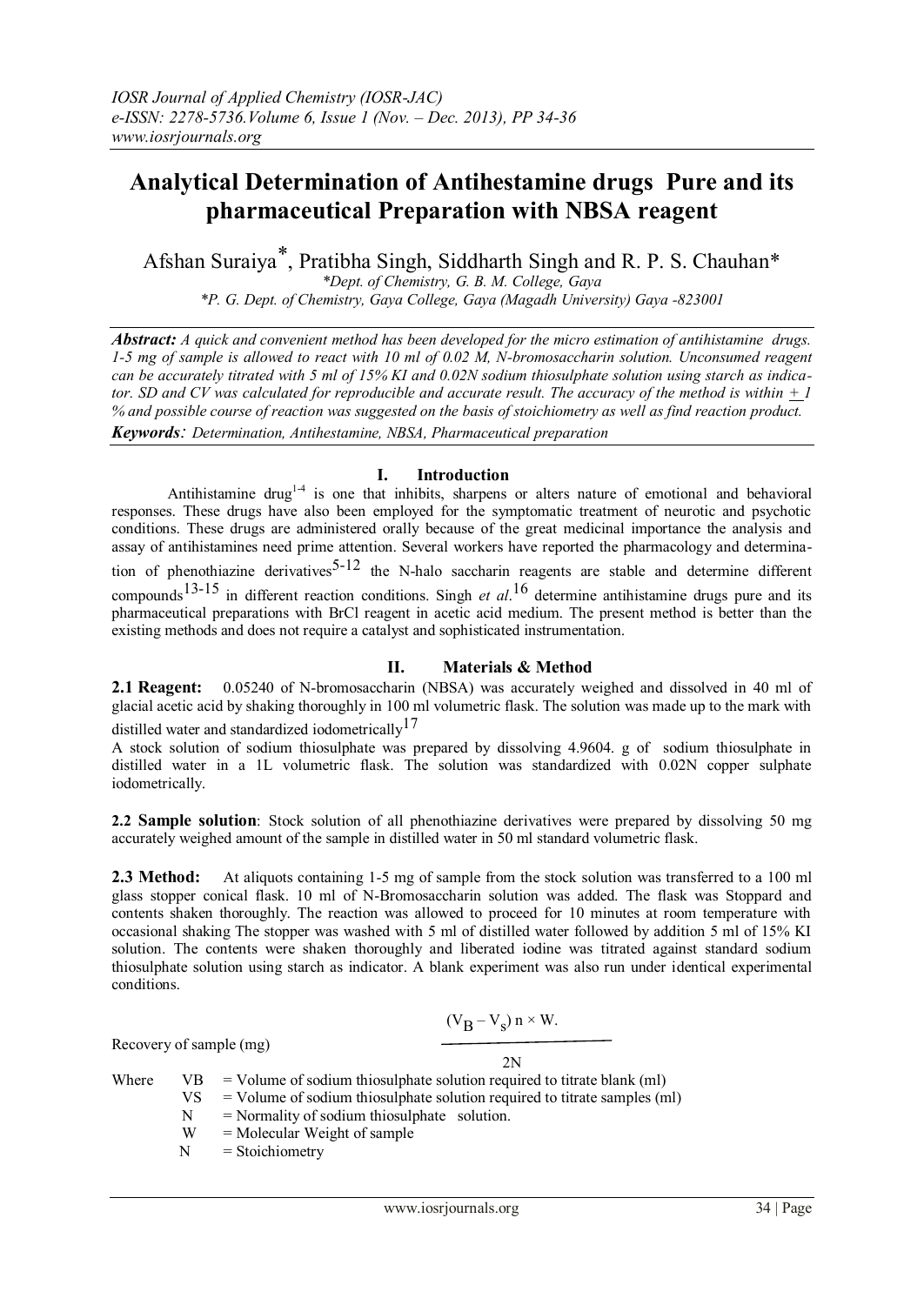With recommended procedure the determination of Prochloroperazine Maleate (Pure) Promethazine hydrochloride (Pure), Trifluopromazine hydrochloride (pure), Trifluoperazine (Pure) & eskazine (tab) has been successfully achieved on 1-5 mg of sample within an accuracy of  $\pm$  1%(Table-1) in most of the cases.

### **III. Figures & Tables**

A quick and convenient method has been developed for the micro estimation of antihistamine drugs. 1- 5 mg of sample is allowed to react with 10 ml of 0.02 M, N-bromosaccharin solution. Unconsumed reagent can be accurately titrated with 5 ml of 15% KI and 0.02N sodium thiosulphate solution using starch as indicator. SD and CV was calculated for reproducible and accurate result. The accuracy of the method is within  $+1$  % and possible course of reaction was suggested on the basis of stoichiometry as well as find reaction product.



Where 
$$
R_1 = C1
$$
,  $R_2 = -CH_2(CH_2)_2 - N(CH_3)_2$ 

**TABLE - 1** Determination of Antihistamine drugs with 0.2M NBSA

| S.             | Sample                     | Amount | Reaction | Amount    | Stoichiometry  | Error   | SD.    | <b>CV</b> |
|----------------|----------------------------|--------|----------|-----------|----------------|---------|--------|-----------|
|                |                            |        |          |           |                |         |        |           |
| No.            |                            | taken  | time     | recovered |                | $(\%)$  |        |           |
|                |                            | (mg)   | (min)    | (mg)      |                |         |        |           |
| -1             | Prochloroperazine maleate  | 1.0000 | 10       | 0.9960    | $\overline{4}$ | $-0.40$ | 0.0045 | 0.4494    |
|                | (pure)                     | 3.0000 |          | 3.0072    |                | $+0.24$ | 0.0130 | 0.4660    |
|                |                            | 5.0000 |          | 5.0155    |                | $+0.31$ | 0.0137 | 0.2735    |
| $\overline{2}$ | Promethazine hydrochloride | 1.0000 | 10       | 1.0014    | $\overline{4}$ | $+0.14$ | 0.0060 | 0.5990    |
|                | (Pure)                     | 3.0000 |          | 3.0075    |                | $+0.25$ | 0.0115 | 0.3712    |
|                |                            | 5.0000 |          | 4.9885    |                | $-0.29$ | 0.0114 | 0.2279    |
| 3              | Trifluopromazine           | 1.0000 | 10       | 0.9974    | $\overline{4}$ | $-0.26$ | 0.0016 | 0.1604    |
|                | hydrochloride (Pure)       | 3.0000 |          | 3.0108    |                | $+0.36$ | 0.0120 | 0.0398    |
|                |                            | 5.0000 |          | 5.0155    |                | $+0.31$ | 0.0137 | 0.2735    |
| $\overline{4}$ | Trifluoperazine (Pure)     | 1.0000 | 10       | 1.0051    | $\overline{4}$ | $+0.51$ | 0.0094 | 0.0934    |
|                |                            | 3.0000 |          | 3.0108    |                | $+0.23$ | 0.0091 | 0.3030    |
|                |                            | 5.0000 |          | 5.0155    |                | $+0.36$ | 0.0137 | 0.2735    |
| 5              | Eskazine (Tab)             | 1.0000 | 10       | 1.0054    | $\overline{4}$ | $+0.34$ | 0.0070 | 0.0698    |
|                |                            | 3.0000 |          | 3.0114    |                | $+0.38$ | 0.0028 | 0.0561    |
|                |                            | 5.0000 |          | 5.0180    |                | $+0.36$ | 0.0168 | 0.3350    |

In each case three determinations were done.